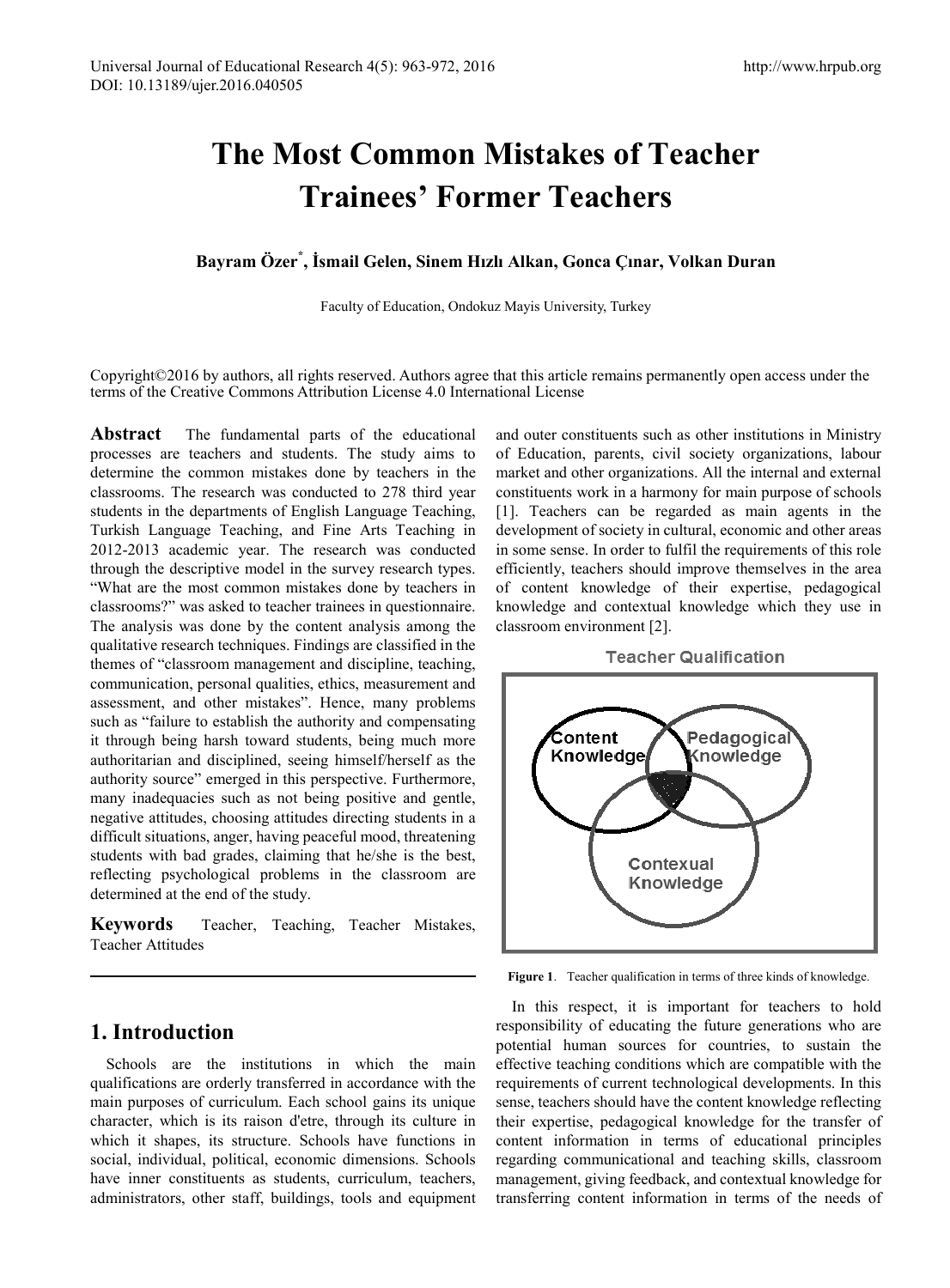classrooms, schools and individuals in a flexible manner [4].



**Figure 2.** Teachers' performances in educational process can be evaluated in terms of the variables of system approach as input, process and output ( It is modified from CIPP model).

In terms of system approach, educational processes can be evaluated as a whole in which the main constituents of the system as inputs, processes and outputs interact each other dynamically so as to reach the designed purpose of the system [3]. However, if the educational process can be regarded as a black box in which the functioning of the processes is vague, it can be said that the concrete and observable dimensions of teaching emerged in the classroom management and educational processes in classroom conditions. For instance, the praxis in the classroom conditions reveals whether teachers prepare teaching materials or they develop their communication skills. In this regard, classroom management skills which partially include communication skills, time management, representational skills of their pedagogical, contextual, content knowledge can be regarded as one of the concrete criteria to assess the performances of teachers and be efficient in creating feedback for the maintenance of educational outcomes. For example, Emmer and Hickman [5], find out that the qualifications in classroom management and discipline techniques are different from the other areas. This finding can be interpreted as the relationship between classroom management and pedagogical content knowledge.

Classroom culture, rules, teaching methods, ethical rules, hidden curriculum, psychological and sociological classroom characteristics of classroom are done by other concrete constituents of the classroom [1]. Nevertheless, teacher is the person who actively uses those constituents. Schools and classrooms are the first places where qualified individuals are trained. Therefore, it is important to create classroom conditions which are efficient and compatible with the educational purposes. Effective teacher is the one that has the sense of comprehension about the positive and negative factors [6]. The knowledge and awareness of the rules that students should obey, the variables of classroom management, the expectations and needs of students effect the classroom management [7]. All these factors determine the classroom management are interdependent to each other and affect each other mutually.

The aim of the classroom management is to create best learning environment. In order to create such an environment,

the entire negative factors should be minimized. In this sense, classroom management includes the arrangement of classroom environment and routines, arranging new strategies towards desired and undesired behaviours, using appropriate reinforcements, the application of new and efficient activities for teaching and learning processes [8]. In this sense, it can be argued that not only desired behaviours but also undesired attitudes may affect classroom management along with the main qualifications of teachers. Especially as for the inexperienced teachers, it is not always possible to lower the undesired behaviours at minimum level [9]. It was found that the teachers who have less abilities in classroom management are tend to criticize students more than the experienced ones [10]. Additionally, teachers not only make mistakes in undesired student behaviours but also they pedagogically make mistakes which are incompatible with curriculum. For example, although the curriculum based on constructive approach, teachers tend to evaluate the student mistakes in the perspective of classical and behaviourist approaches [11]. In this sense determination of the mistakes done by teachers especially in classroom management may imply their needs in pedagogical content knowledge and the required feedback and even more providing in-service training courses with them. Thus, this study partially tries to provide required theoretical background and data for the literature gap.

#### **1.1. Problem Statement**

Teacher is the required subject of an effective and active education. Effective teacher is also an efficient classroom administrator. "The effective teaching cannot be achieved in a classroom conditions in which mismanagement is dominantly used" [12]. Unless the reasons of mismanagement in classrooms are not well examined, this process continues in the subsequent courses. This results in endless unsolvable questions in education as well. The arrangement of classroom conditions and establishment of classroom discipline is also another factor that can be taken into account. The unawareness of classroom conditions, which have complex dynamics, can also result in the problems in creating effective ways for education.

Teachers' self-perception of their leadership and the way in which they incorporate it in their lifestyles is also another critical subject. Because the leadership that teacher show can affect both schools, teachers and students [13]. Hence, the self-perception of leadership of teachers can change the classroom conditions and atmosphere. The most behaviours of the teachers are directly or indirectly related with behaviours of students in classrooms. For instance, the comparative study done by [14] Örücü (2012) shows that the methods, application and even descriptive statements of the teachers change in accordance with the quality of students for each classroom. According to study done by Akar, Tantekin Erden, Tor and Şahin [15], the behaviours of teachers vary in terms of physical conditions, motivation, the first day experience, rules, general mundane classroom applications, the undesired behaviours and the cooperation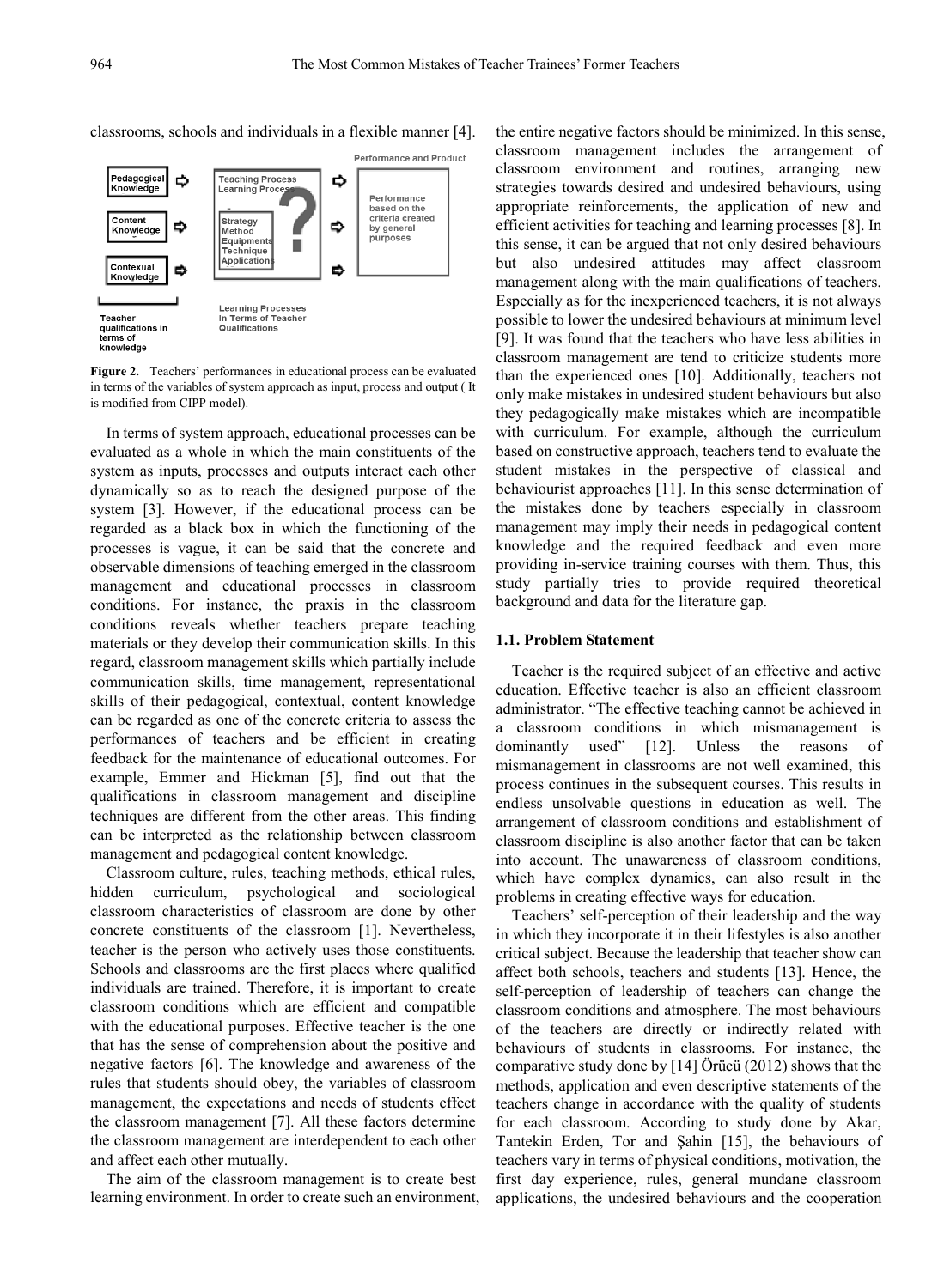among school, teacher and parents.

One of the main results of classroom management can be regarded as the leadership. Teachers can help students to make their own decisions freely, and work together collaboratively, give them responsibility, gain their trust, enable them to show behaviours that can control their own behaviours through their characteristics of leadership [16].

Another problem faced in classroom management is not giving responsibility to students because teachers sometimes may think that students do not have any responsibilities. Hence, this leads to undesired behaviours.

Therefore, teachers should give responsibility to the students. In this sense, teacher should know the characteristics of students and give responsibility in this direction. However, teachers should be careful that the responsibility they give should not be perceived as a punishment. Those responsibilities should help students to control their own behaviours [17].

The most common undesired behaviours seen in the classroom are the unwelcomed behaviours such as the improper way of the usage of classroom tools, resistance to teachers, taking the things that belong to another person without permission, preventing others from participating the classroom and whispering to each other [18]. Besides talk of demolition, distracting the others, being unelaborate, talking with friends during the lecture, interesting with other unrelated things during the lectures, being rude and impolite to his/her friends and teachers, harming school articles, absence, cheating can be also regarded as the undesired classroom behaviours [19]. The most common mistakes done by teachers toward undesired behaviours are ignoring small mistakes, disregarding the provocative behaviours, avoiding eye contact, rebuking, complaining to family, referring to discipline commission and demoralizing [19].

Even theoretical pedagogical knowledge cannot be helpful for classroom management. This knowledge should be supported by the activities with teacher candidates. According to Köse Özay [20], even though teachers have a pedagogical background, they cannot deal with the undesired student behaviours in the real classroom conditions. "In these situations, teachers may prefer some evasive methods to solve crises" [9]. According to a study done by Çubukçu and Girmen [16], the area of planning and educational activities are found to be among the lowest level areas. Besides, if their relation with the classroom management and function is taken into the consideration, this may result in undesired classroom behaviours as well.

In the study of Güleç and Alkış [21] conducted to 87 teachers working in public schools, in case of undesired situations, it is revealed that %3.4 of them states "they do not want students doing irrelevant talk with the rest of the class", %4 of them state that "they criticize students", %4,6 of them prefer "no corporal punishment", %2.3 of them state that "I do not give them a break". In another study done by Bayraktar and Çınar [8], conducted to 110 Science and Technology teachers, it is revealed that the teachers always do the demotivational behaviours such as ridiculating, insulting. The study shows that %20 of the teachers always

call students with negative titles, %12 of teachers do this often. In the study of Sadık [22] conducted his research in the same school, the strategy of teachers dealing with undesired behaviours are classified into 12 categories. These are, verbal warning, warning by using body language, giving advice and explanation, intimidating, lowering grades, isolation, deprivation of something they like, the usage of force, communication with family, forcing them to do something, humiliation, mocking and giving writing tasks as a punishment. Whereas teachers consider those as preventive and curative behaviours, students qualify those as punitive behaviour, they think they are scary and unfair [22]. In the literature, the undesired behaviours of students in classroom conditions and the strategies that teachers used toward those kinds of behaviours are similar. This study differs from previous studies in terms of revealing teachers' mistakes and evasive attitudes hereby letting them to evaluate and make self-criticization of their behaviours.

The behaviours of students in classrooms are highly correlated with classroom atmosphere, physical conditions of the classes, the personal abilities of teachers and their self-perception of leadership. Thus, the related teacher behaviors are seen important by the teachers and become the main theme of this study. So, the aim of this study is to determine the most common mistakes done by teachers in the view of teacher candidates.

There are few studies revealing teachers' most common mistakes whether they are intentional or not. Therefore, this study provides teacher candidates to make self-evaluation and teachers to realize their attitudes in the classroom. The Ministry of National Education works on the criteria and standards of a qualified teacher [23]. This study highlights the importance of this approach by identifying teachers' behaviors in the classroom.

# **2. Materials and Methods**

## **2.1. Research Method**

This study is designed as a qualitative-descriptive study. In descriptive studies, current situation is analyzed without any manipulation and the main aim is to reflect the current situation as it is. Qualitative data collection tool, which is designed by researchers, is used to identify teacher trainees' opinions about their former teachers' mistakes. In qualitative studies, participants' experiences can be identified systematically [28].

#### **2.2. Population and Sample**

The population of this study consists of 3rd grade students in Education Faculty in Mustafa Kemal University during 2012-2013 spring term. The target population is 3rd grade students from the departments of English Language Teaching, Turkish Language Teaching and Art Teaching. From this target population, participants are selected through convenience sampling method. As a result, 114 students from English Language Teaching department, 123 students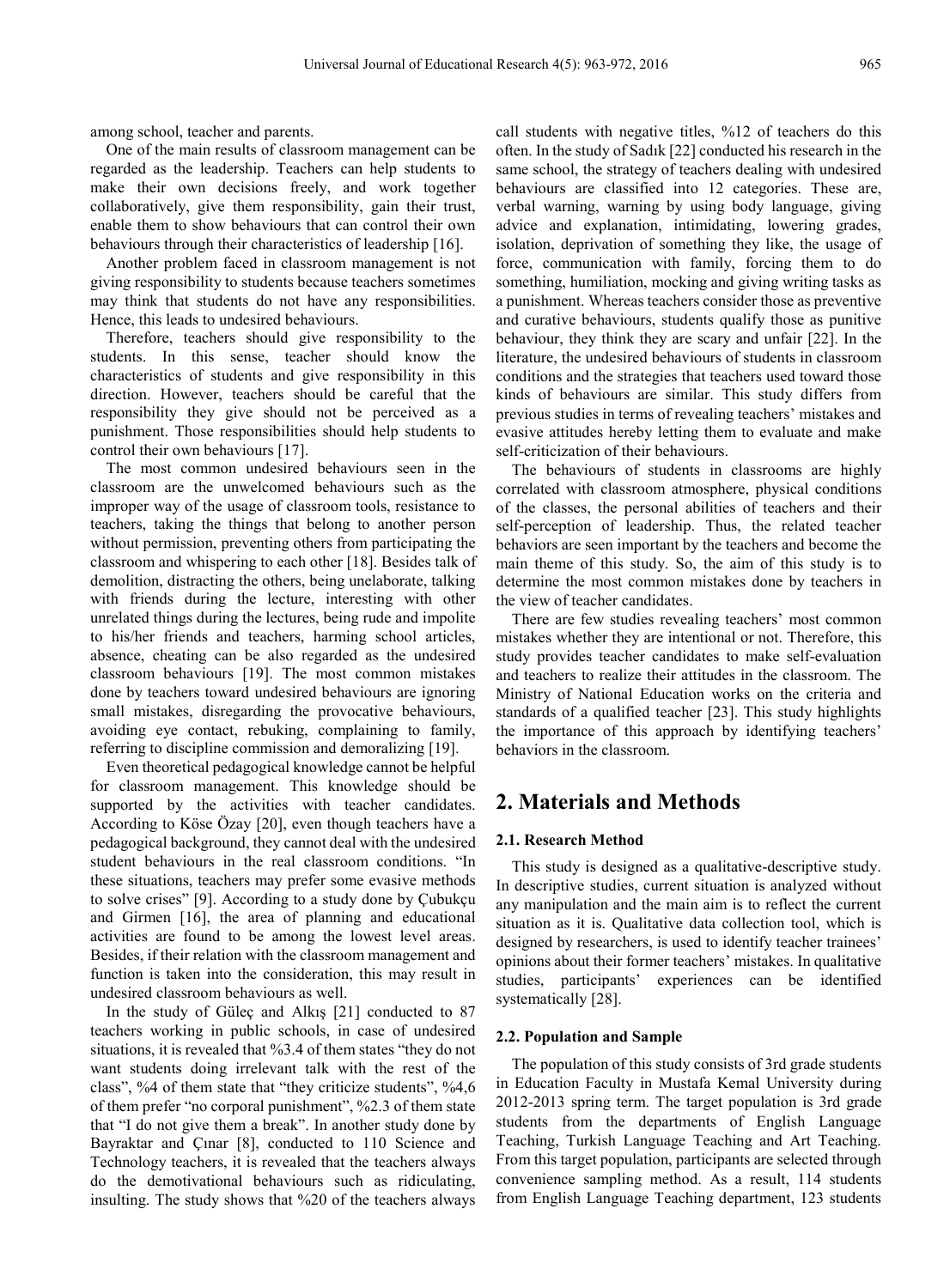from Turkish Language Teaching department and 39 students from Art Teaching department are selected for this study.

## **2.3. Data Collection**

The questionnaire is used as a measurement tool. The exam period of the year is thought to be practical to collect data at once from students. Researchers asked students to answer the question by considering all teachers in their academic life and their most common mistakes according to their opinions. There are not any limitations about the number of their answers. Students usually answer according to experiences with their lecturers in the university.

#### **2.4. Data Analysis**

Content analysis method is used to analyze the data. The answers from students to one open ended question are organized as a list of statements by researchers. 742 teachers' common mistakes are stated. The second step of analysis is clustering similar statements into groups. As a result of the second step, 242 statements are listed. In the following part, some words or sentences are chosen as codes in accordance

with the repetition, likelihood and frequency. Two different researchers coded the same data independently for reliability issues. Then, these codes are discussed and final decisions are made through consensus between two researchers. Intercoder Agreement Percentage which is suggested by Miles and Huberman (1994) is used to find out reliability of the research, and it is calculated as .92. 110 concepts emerge after coding is done. These concepts are presented in the Table 1. 6 different themes are defined according to the relations between concepts. These themes are classroom management and discipline, teaching, communication, personal characteristics, professional ethics and evaluation of the course. Other statements of students are organized in the 'others' category which is given in Table 8. Frequencies of Teacher Trainees statements are given to provide face validity. The purpose of stating frequencies is not for generalization, but for objectivity [29].

## **3. Findings**

In this part, the findings of the study are presented in the tables with frequencies according to the themes emerged.

**Table 1.** Emerging Concepts about Teachers' Most Common Mistakes

| N <sub>0</sub> | Concepts                              | Concepts                                | Concepts                               | Concepts                    |
|----------------|---------------------------------------|-----------------------------------------|----------------------------------------|-----------------------------|
| 1              | No transfer                           | Mistake                                 | Lack of material                       | Wrong intonation            |
| $\overline{c}$ | Mocking                               | Intolerance                             | Aloofness                              | Boring lesson               |
| 3              | Enigmatic                             | Ideological attitudes                   | Inappropriate behaviours               | Making students passive     |
| 4              | Lack of comprehension                 | Lack of Communication                   | Authority                              | No answer for questions     |
| 5              | Sullen face                           | Giving unrelated examples               | Lecturing while sitting                | Threatening by questions    |
| 6              | Scolding                              | Apathy                                  | Not applicable homework                | Irresponsibility            |
| $\overline{7}$ | Pressure                              | Unwillingness                           | Differences among students             | Generalizations of problems |
| 8              | Attention to successful students only | Lack of functionality                   | The level of students'<br>achievements | Lack of social activities   |
| 9              | Absence of teacher                    | Disclaiming                             | Disabling students                     | <b>Abstract lessons</b>     |
| 10             | Punishment                            | No anxiety                              | <b>Blaming</b> students                | No voice for students       |
| 11             | Drinking tea, coffee during the class | Lack of resources                       | Teacher centered                       | Playing games               |
| 12             | Talk too much                         | Be on his/her mettle                    | No planning                            | Violence                    |
| 13             | Mocking                               | Comparing students                      | Disregard                              | No discussion               |
| 14             | No valuing students                   | Getting angry                           | Unimportant lesson                     | Threatening                 |
| 15             | No inspection                         | Personal weakness                       | Prejudice                              | Routinized lesson           |
| 16             | Problems out of lesson                | Personal affairs                        | No usage of examples                   | No revising                 |
| 17             | Being late                            | Personal issues                         | Ineffective methods                    | Scolding                    |
| 18             | <b>Ouick start</b>                    | Personal problems                       | Passiveness                            | Inconsistency               |
| 19             | Leaving the class                     | Bookish                                 | No reinforcement                       | No performing               |
| 20             | Lack of attention                     | Lecturing by reading from<br>book       | Psychological problems                 | Careless                    |
| 21             | No listening                          | No control                              | Insulting                              | Lying                       |
| 22             | Not open to criticism                 | Not finishing the syllabus              | Only Lecturing during the lesson       | Wrong information           |
| 23             | No empathy                            | Frightening                             | Lecturing                              | Wrong Turkish               |
| 24             | Impose                                | <b>Bad behaviour</b>                    | Only writing to blackboard             | Wrong method                |
| 25             | Inequality                            | Bad role model                          | Disrespect                             | Inadequacy                  |
| 26             | Ineffectiveness                       | Humiliating                             | Releasing                              | High expectation            |
| 27             | Memorization                          | Call to the chalkboard from the<br>list | Ill-humor                              | Wrong timing                |
| 28             | Distrust                              | Pecuniary advantage                     |                                        |                             |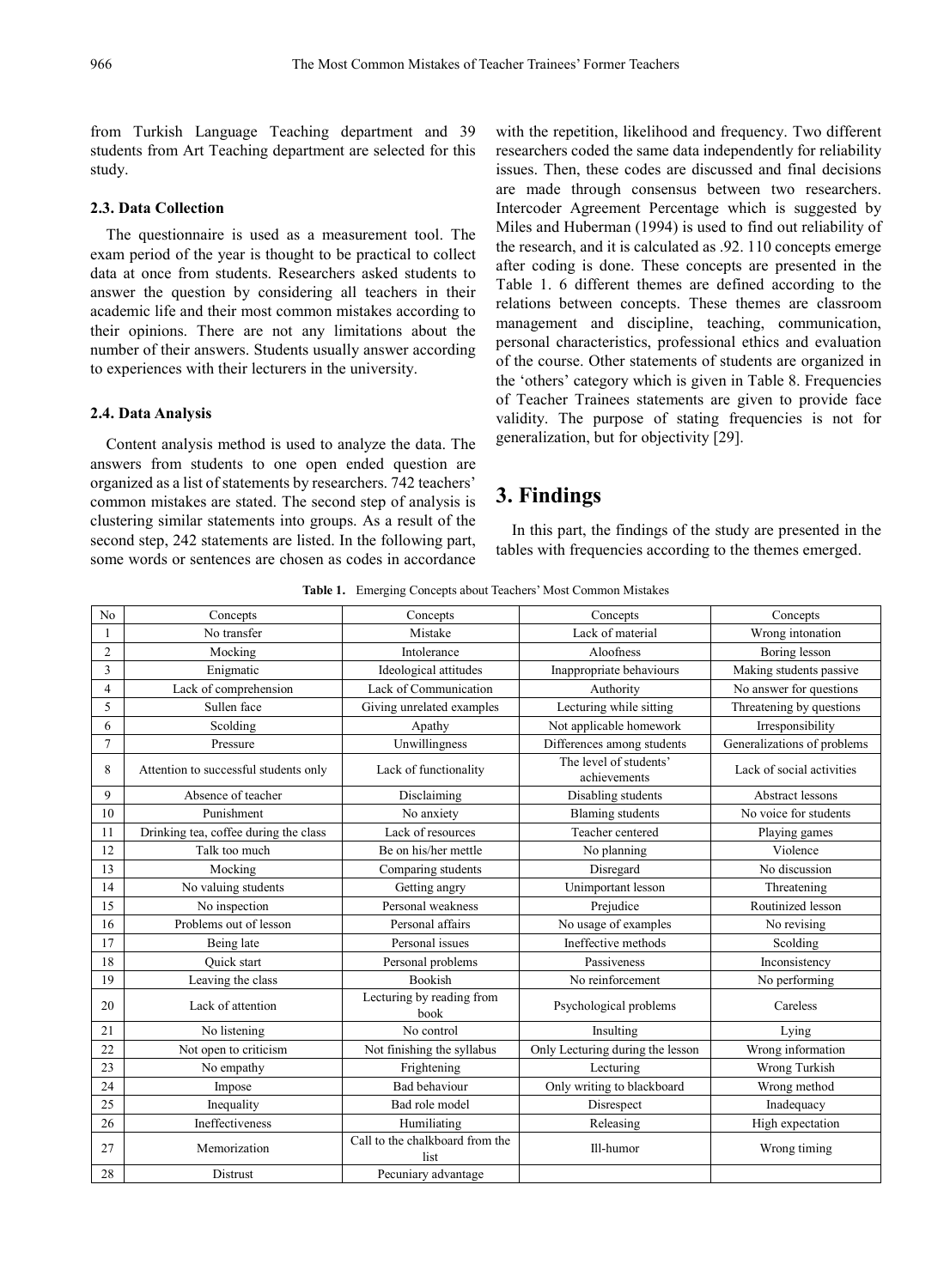Concepts emerging from participants' statements are presented in Table 1. There are 110 concepts in total which are mostly remarkable such as mocking, lack of comprehension, pressure, punishment, ignoring students, inequality, distrust, apathy, unwillingness, getting angry, frightening, violence, threat, inconsistency and inadequacy. This picture shows how students see their teachers.

Teachers' most common mistakes are given in the category of "classroom management and discipline" according to participants' statements. The most common mistake in this category is about the authority; not establishing authority and establishing authority by ill-humor. Besides, students think that teachers establish the authority by violence or pressure. Making students passive, scolding and frightening students as well as threatening them is among the other common mistakes of teachers in this study.

**Table 2.** Teachers' Most Common Mistakes concerning "Classroom Management and Discipline"

| No                       | Mistakes concerning "Classroom management and<br>Discipline" | f              |
|--------------------------|--------------------------------------------------------------|----------------|
| $\mathbf{1}$             | Not establishing authority                                   | 16             |
| $\boldsymbol{2}$         | Establishing authority by ill-humour                         | 14             |
| 3                        | Seeing himself/herself as the only authority                 | 5              |
| $\overline{\mathcal{L}}$ | Too authoritarian                                            | 5              |
| 5                        | Oppressive practice                                          | 4              |
| 6                        | Discipline by violence                                       | $\overline{2}$ |
| 7                        | Making students passive                                      |                |
| 8                        | Scolding students                                            |                |
| 9                        | Frightening students                                         |                |
| 10                       | Pressure                                                     |                |
| 11                       | Establishing authority by threat                             |                |
| 12                       | Giving punishment                                            |                |
| 13                       | No controlling the class and time                            |                |
| 14                       | Violence as punishment                                       |                |
| 15                       | Not controlling the lesson                                   |                |
| 16                       | Being passive in the lesson                                  |                |
|                          |                                                              |                |

**Table 3.** Teachers' Most Common Mistakes Concerning "Teaching"

| No             | <b>Mistakes Concerning "Teaching"</b>                                        | f              |
|----------------|------------------------------------------------------------------------------|----------------|
| $\mathbf{1}$   | Using only lecturing methods unsuccessfully                                  | 76             |
| $\overline{2}$ | Incompetency in content knowledge                                            | 36             |
| $\overline{3}$ | Teacher centred lessons                                                      | 25             |
| $\overline{4}$ | Having personal conversations during the lesson                              | 24             |
| 5              | Incompetency in pedagogical knowledge                                        | 18             |
| 6              | Not considering individual differences                                       | 18             |
| $\overline{7}$ | Not motivating students in the lesson                                        | 18             |
| $\,$ 8 $\,$    | Ineffective usage of homework                                                | 17             |
| 9              | Not using adequate material and technology                                   | 17             |
| 10             | Conducting lesson with successful students                                   | 15             |
| 11             | Not using updated and new instructional methods                              | 13             |
| 12             | Insufficient practice                                                        | 13             |
| 13             | Lessons depending on memorization                                            | 13             |
| 14             | Rebuffing students who give wrong answer                                     | 12             |
| 15             | Making students teach the lesson                                             | 11             |
| 16             | Wrong intonation                                                             | 9              |
| 17             | Lecturing from the book                                                      | 9              |
| 18             | Not revising the course according to students' characteristics and for needs | 9              |
| 19             | Sitting while lecturing                                                      | 8              |
| 20             | No planning before lesson                                                    | 5              |
| 21             | Quick start to lesson without any warm up                                    | 5              |
| 22             | Not relating the course with real life                                       | 5              |
| 23             | Picking an inappropriate method for the course                               | $\overline{4}$ |
| 24             | Not making the abstract concepts concrete                                    | $\overline{4}$ |
| 25             | Spending the lesson hour with only lecturing                                 | $\overline{4}$ |
| 26             | Not repeating and practicing                                                 | 3              |
| 27             | Pushing students to be active                                                | 3              |
| 28             | Writing to the board entire lesson                                           | 3              |
| 29             | Picking the easiest method to conduct the lesson                             | 3              |
| 30             | Not including social activities                                              | 3              |
| 31             | Leaving the class and drinking tea-coffee, behaving arbitrarily              | 3              |
| 32             | Leaving students free to do irrelevant things                                | $\overline{4}$ |
| 33             | Asking questions suddenly                                                    | $\overline{2}$ |
| 34             | Not finishing the lesson on time                                             | $\overline{2}$ |
| 35             | Not using adequate sources                                                   | $\overline{2}$ |
| 36             | Not answering students' questions                                            | $\overline{2}$ |
| 37             | Giving inappropriate and unrelated examples                                  | $\overline{c}$ |
| 38             | Not giving equal speaking time for all students                              | $\overline{2}$ |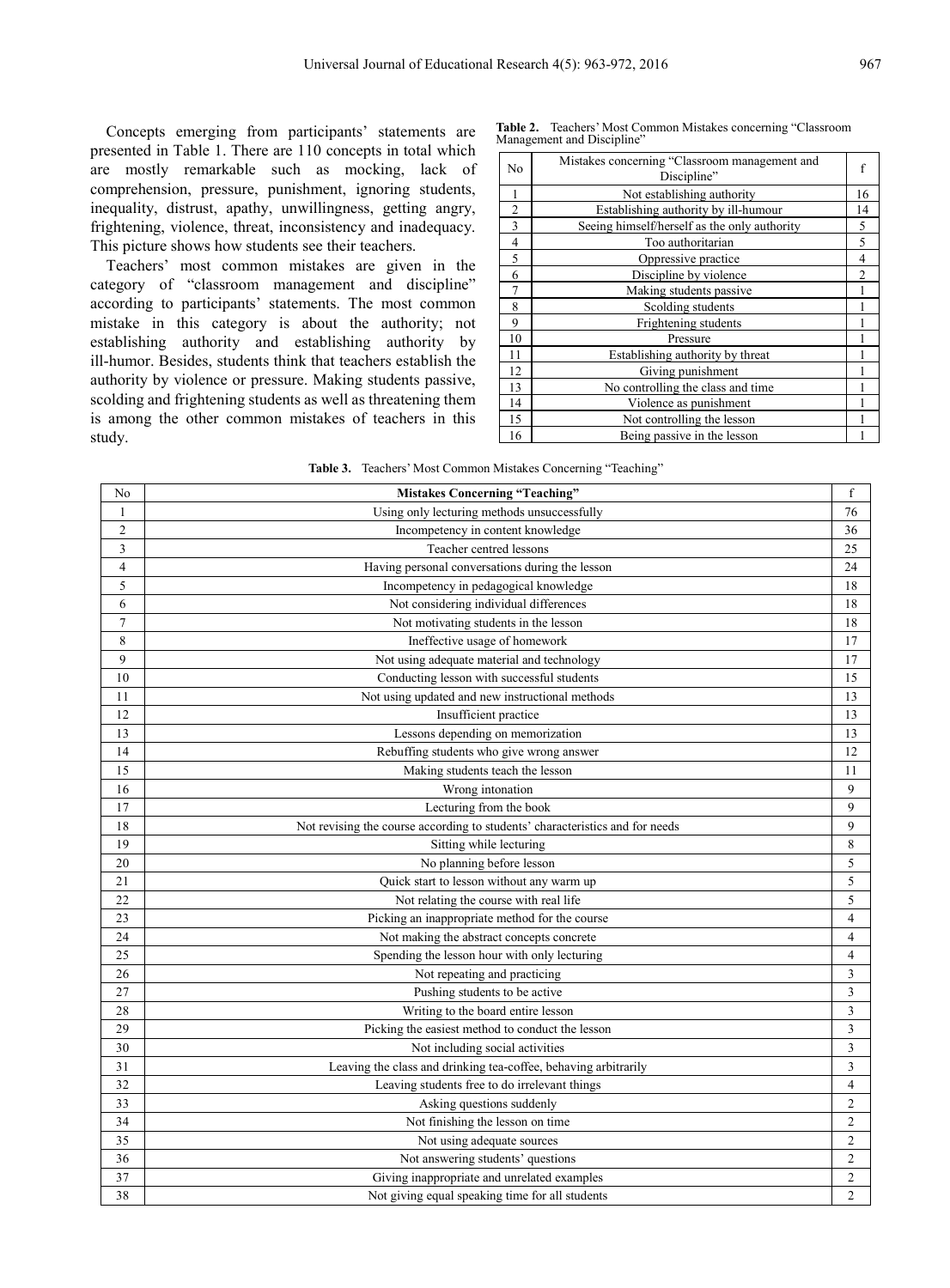| 39 | Not following the instructions in selected method                                                 | 2              |
|----|---------------------------------------------------------------------------------------------------|----------------|
| 40 | Not including activities and enough examples                                                      | $\overline{2}$ |
| 41 | Conducting boring lessons                                                                         | $\overline{2}$ |
| 42 | Using ideological view in class                                                                   | $\overline{2}$ |
| 43 | Making students deal with her/his personal works                                                  | $\overline{c}$ |
| 44 | Extending the lesson hour                                                                         | $\overline{2}$ |
| 45 | Playing games in the class                                                                        |                |
| 46 | Ignoring students' psychological well-beings                                                      |                |
| 47 | Making students responsible with the untaught parts of the course                                 |                |
| 48 | Blaming students in case of the lesson is not understood                                          |                |
| 49 | Behaving bad to students                                                                          |                |
| 50 | Not motivating students                                                                           |                |
| 51 | Teaching intensively in the end of the school year due to the lack of time                        |                |
| 52 | Calling student to the board from students' list                                                  |                |
| 53 | Teaching even though students are not motivated                                                   |                |
| 54 | Giving wrong information                                                                          |                |
| 55 | Emphasizing the unnecessary parts of the lesson                                                   |                |
| 56 | Teaching not according to students but to himself/herself                                         |                |
| 57 | Not paying enough attention to the must do's                                                      |                |
| 58 | Not creating the discussion platform                                                              |                |
| 59 | Paying too much attention to some unnecessary detailed issues and so missing the important issues |                |
| 60 | Talking too much                                                                                  |                |
| 61 | Giving too much responsibility and leaving no time for students                                   |                |

Table 3 presents the most common mistakes of teachers concerning teaching. Students mostly think that the method of instruction is not appropriate and direct instruction is the most chosen one, which seems dissatisfying for students. Besides, teachers incompetency in content and pedagogic knowledge, teacher-centered courses, ignoring individual differences, conducting lessons with successful students, not making practices, not using materials, not activating students in the class, to make students to teach, being slave of the course book and teaching while sitting are the other statements of participants about mistakes concerning teaching.

**Table 4**. Teachers' Most Common Mistakes Concerning "Communication"

| No | Mistakes concerning communication                                   | f              |
|----|---------------------------------------------------------------------|----------------|
| 1  | Not having smile on their face                                      | 14             |
| 2  | Not communicating effectively with students                         | 10             |
| 3  | Mocking students                                                    | 9              |
| 4  | Not wishing to answer students' questions                           | 6              |
| 5  | Keeping students at a distance                                      | 4              |
| 6  | Not listening students                                              | 3              |
| 7  | Not speaking Turkish properly                                       | $\overline{2}$ |
| 8  | Not being open to criticism                                         | $\overline{2}$ |
| 9  | Not having talk with students                                       | $\overline{2}$ |
| 10 | Not speaking fluently                                               | $\overline{2}$ |
| 11 | Not giving voice to students                                        | $\mathbf{1}$   |
| 12 | Not adjusting the volume of their voice                             | 1              |
| 13 | Insulting students                                                  | 1              |
| 14 | Not using mimics and gestures properly                              | 1              |
| 15 | Lying                                                               | 1              |
| 16 | Generalizing one problem related with one student to<br>whole class | 1              |

Not having smile on their face, not having an effective

communication and making fun of students in the classroom are among the most common mistakes of teachers concerning communication. In this category, not wishing students to ask questions, keeping students at a distance, not listening students, not speaking Turkish properly and not being open to criticism are the other statements, which are seen mistakes in communication.

**Table 5**. Teachers' Mistakes that are related to their Personal Traits

| No             | Mistakes that are related to Teachers' Personal Traits | f              |
|----------------|--------------------------------------------------------|----------------|
| 1              | Being nervous                                          | 13             |
| 2              | Not being calm and understanding                       | 5              |
| 3              | Having weaknesses in their personality                 | 2              |
| $\overline{4}$ | Showing their weaknesses to students                   | $\mathfrak{D}$ |
| 5              | Trying demonstrate himself with the grades s/he gives  | 2              |
| 6              | Being impatient                                        | 2              |
| 7              | Saying: "I know everything"                            | $\mathfrak{D}$ |
| 8              | Not doing what s/he said                               | 1              |
| 9              | Being unaware of social and cultural events            | 1              |
| 10             | Not having responsibility about teaching profession    | 1              |
| 11             | Pretending to be as a nervous teacher                  | 1              |
| 12             | Reflecting their psychological problems to students    | 1              |
| 13             | Not being empathetic                                   | 1              |
| 14             | Acting inappropriately as a teacher                    | 1              |
| 15             | Not being tolerant                                     | 1              |

Teachers' positive personal traits always contributed to teachers' communication with students and achievement. However, some negative personal traits that everybody can have affect teachers' performance in classroom negatively. Students' opinions about teacher mistakes related to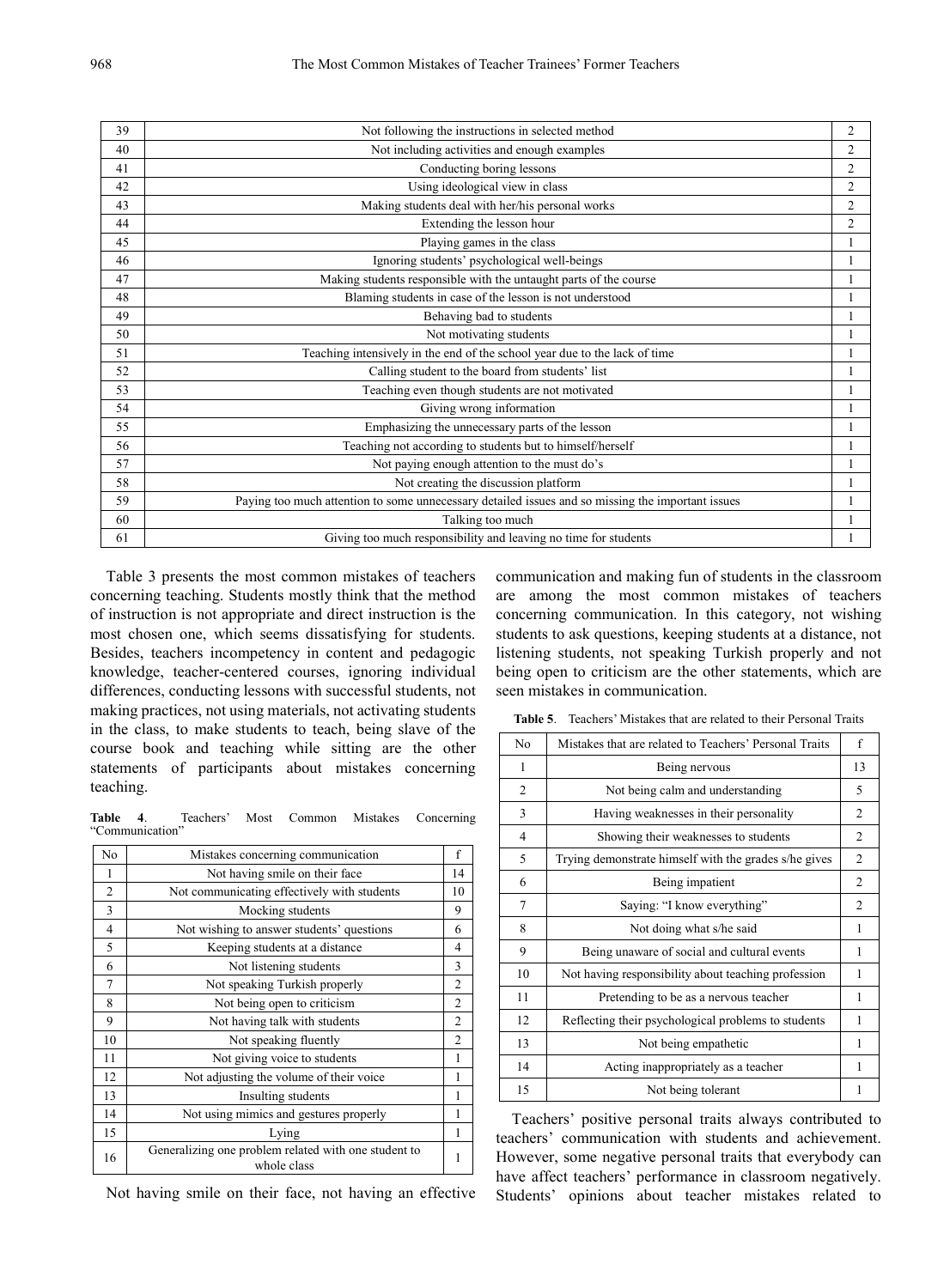teachers' personal traits are given on the table above. As understood from the table, according to students, teachers' being nervous, not being calm and understanding, showing their weaknesses to students, showing their authority with the grades they give and being impatient are considered as mistakes among the mistakes that are originated from their personal traits.

| N <sub>0</sub> | Teachers' mistakes that are related with Professional<br>Ethics                    | f              |
|----------------|------------------------------------------------------------------------------------|----------------|
| 1              | Not behaving equally with students                                                 | 58             |
| $\overline{2}$ | Threatening students with grades                                                   | 7              |
| 3              | Undervaluing and humiliating students                                              | 6              |
| $\overline{4}$ | Doing their job only for material goods                                            | 3              |
| 5              | Not being interested with students' out of class<br>problems                       | $\overline{2}$ |
| 6              | Being prejudice                                                                    | $\overline{2}$ |
| 7              | Reflecting his/her personal thoughts to students                                   | $\overline{c}$ |
| 8              | Disliking his/her job                                                              | $\overline{c}$ |
| 9              | Not behaving according to students' characteristics                                | $\overline{c}$ |
| 10             | Not trusting students                                                              | $\overline{c}$ |
| 11             | Blaming the whole class for one students' mistake                                  | $\overline{c}$ |
| 12             | Imposing his ideological thoughts to students                                      | $\overline{2}$ |
| 13             | Evaluating students according to their characteristics                             | $\mathbf{1}$   |
| 14             | Sharing exam questions with students before the exam                               | 1              |
| 15             | Being late to the class                                                            | 1              |
| 16             | Pressuring students with questions                                                 | 1              |
| 17             | Having high expectations from students despite not<br>teaching anything            | 1              |
| 18             | Making students spend too much without thinking<br>about their financial situation | 1              |
| 19             | Getting angry with students who say they do not<br>understand                      | 1              |
| 20             | Not respecting to students                                                         | 1              |
|                |                                                                                    |                |

**Table 6.** Teachers' Mistakes that are related with their Professional Ethics

According to student thoughts, one of the categories of teachers' mistakes is related with professional ethics. In this type of mistakes, students mostly state that teachers lose their fairness. Besides this, it is thought that teachers also do mistakes such as threatening students with grades, humiliating students, doing job only for material goods, being prejudice, reflecting their personal thoughts to students and disliking their job.

**Table 7.** Teachers' Mistakes that are related to "Evaluation of the **Students** 

| No | Teachers' Mistakes that are related to Evaluation of<br><b>Students</b> |   |
|----|-------------------------------------------------------------------------|---|
| 1  | Not considering a student as an individual                              | 5 |
| 2  | Ignoring the class performance                                          |   |
| 3  | Not correcting students' mistakes                                       |   |
| 4  | Not giving research questions                                           |   |
| 5  | Not checking the responsibilities of students                           |   |
| 6  | Punishing by grades                                                     |   |
| 7  | Hurting students by their low academic achievement                      |   |
| 8  | Not evaluating the course.                                              |   |
|    | Evaluating inaccurately                                                 |   |

In table 7, Students' thoughts about teachers' mistakes that are related to student evaluation are stated. According to the table, one mistake that is mostly made is not considering a student as an individual. Besides, teachers also make mistakes such as ignoring in class performance, not correcting students' mistakes, punishing by grade.

**Table 8.** Other Mistakes that Teachers Make

| No             | Other Mistakes                                                          | f              |
|----------------|-------------------------------------------------------------------------|----------------|
| 1              | Not dressing in an appropriate manner                                   | 5              |
| $\overline{2}$ | Being unaware about student psychology                                  | 5              |
| 3              | Ignoring students' interests, desires, and expectations                 | 3              |
| 4              | Not dealing with students individually                                  | $\mathfrak{D}$ |
| 5              | Being bad role model for students                                       | 1              |
| 6              | Believing s/he does her job perfectly                                   | 1              |
| 7              | Being reluctant and uninterested towards the course                     | 1              |
| 8              | Seeing students as children                                             | 1              |
| 9              | Not admitting his/her mistakes                                          | 1              |
| 10             | Not using proper rewards and reinforcements                             | 1              |
| 11             | Giving too much responsibility to students                              | 1              |
| 12             | It is ok for him/her that only a few students understand<br>the subject | 1              |
| 13             | Not being up to date current issues                                     | 1              |
| 14             | Not caring about teaching                                               | 1              |
| 15             | Not valuing students                                                    | 1              |

Mistakes that are made by teachers and cannot be categorized in one theme are listed above. According to table, teachers mostly make mistakes such as not caring their clothes in class, being unaware about psychology of students, ignoring students' interests, desires, and expectations, not dealing with students individually and being bad model for students.

## **4. Discussion**

Findings of the research show that themes of teachers' mistakes are classroom management, discipline, teaching process, communication, personal traits, professional ethics and evaluation of students.

Although teacher mistakes are classified in different themes, there is a horizontal relationship between these themes. For example, there can be direct relationship between teachers' "being nervous" which is one of their personal traits and "being surly", "not communicating", " not being open to criticism", and " hold off with students" which are communication mistakes.

Some serious problems in teaching emerge from teachers' usually using traditional teacher-centered teaching methods, behaving authoritatively, and being inadequate for adapting themselves up to date. For example, some mistakes in teaching such as using teacher-centered teaching, using inadequate teaching methods, teaching for memorization, teaching while sitting in the chair, using book all the time,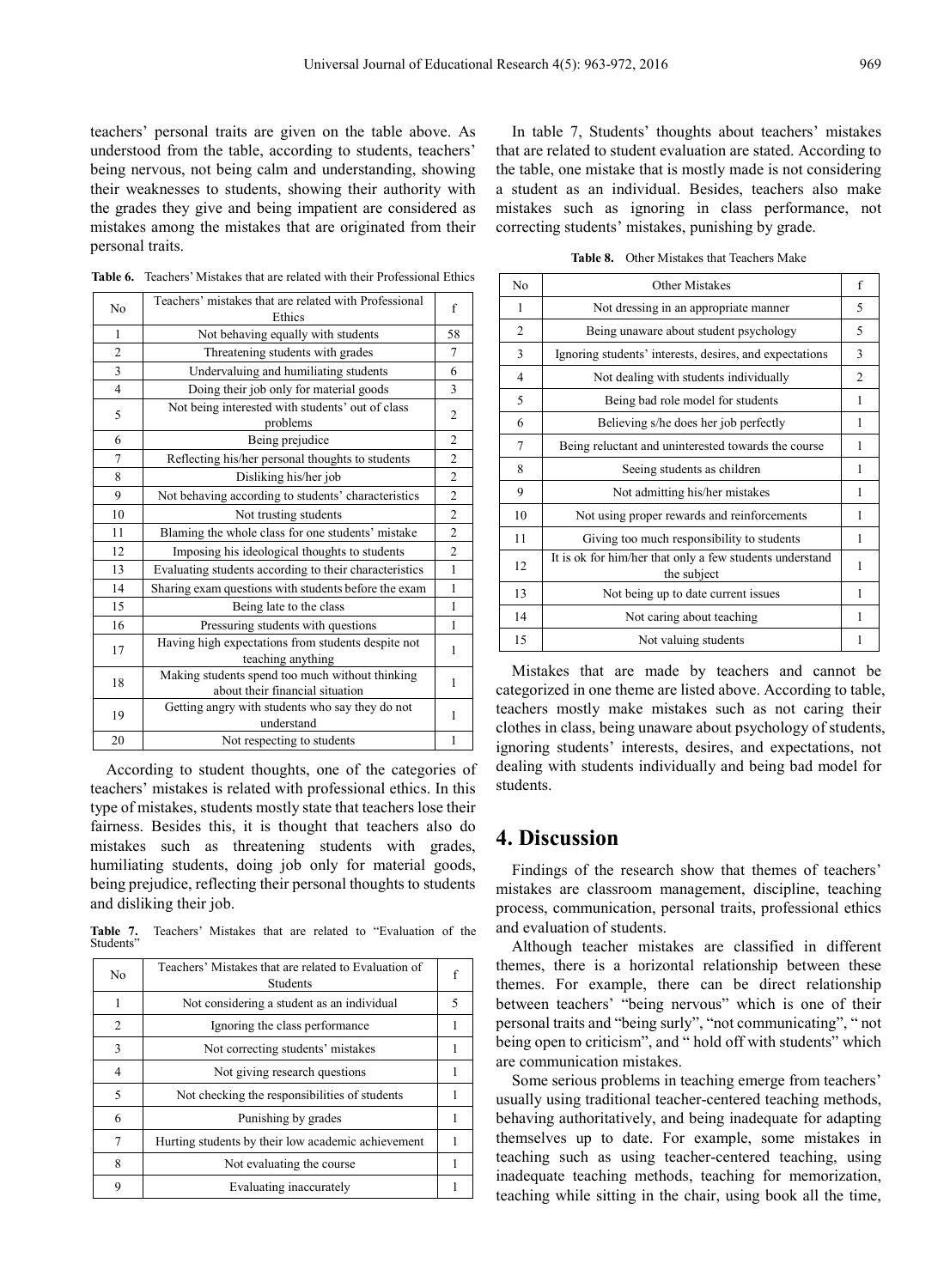making lessons dull, not being able to make subjects concrete for students are related directly to teachers' professional inability.

After research findings are evaluated as a whole, it is seen that they are directly related to "Teacher Competencies" of Teacher Education and Development General Management of Ministry of Education [24]. Teacher competencies are categorized under six subtitles which are Personal and Professional Values-Professional Development, Knowing Students, teaching and learning processes, following/evaluating learning and development, school, family and society relations, Program and Content Knowledge. Our findings in this research are consistent with these categories and performance indicators. In behaviour management dimension of the third category (Teaching learning processes), it is expected from teachers to take students' successful areas into account to prepare lessons accordingly, such as by caring individual differences, determining classroom rules with the students, managing feelings and thoughts and having self-control. However, our findings show that teachers cannot establish the authority. Hence, they behave firmly while trying to control the class, scare, threaten, assimilate students, and the use punishment.

The central idea of all contemporary approaches such as constructivism, project based learning, multiple intelligence theory, thinking skills, collaborative learning, teaching and learning styles, quantum learning, emotional intelligence, brain based learning, allosteric learning, suggestopedia, accelerated learning, NLP (neuro linguistic programming), left and right brain theory, triple brain theory, and holistic learning that emerged in last 20 years is that they give importance to individual(learner) and they make learner active [25]. In teaching competencies, it is stated that teacher should know students' physical, social, cognitive, linguistic, and cultural development level, students' interest and needs, and their strengths and weaknesses [24]. In research findings, it is found that teachers scold and behave badly to students who answer incorrectly, giving homework as punishment which is opposed to its educational purpose, make students passive in the class, they do not teach using active teaching methods.

In addition, it is found that teachers do not behave students equally in the class, threaten students with grades, undervalue students, they are prejudiced to students, they insult students, assimilate students, and they do not respect to students. Actually, teachers have desired and ideal attitudes while they are graduated, [26], later authentic learning environments and institutional culture may lead teachers to do these mistakes. In this point, it can be said that there are some serious problems that are related to honor and ethics in learning environments.

In assessment and evaluation of learning outcomes, it is expected from teachers that they should use the correct assessment technique, they should assess students by using correct, reliable and valid scale, and they should interpret the results and give feedback, and share these with the stakeholders. [24]. However, according to results of the research, teachers are lack of feedback and correction, they do not give importance to individual characteristics and they use grades as punishment.

In addition, not caring their clothes in class and ignoring students' desires and expectations are some of mistakes that are made by teachers in the classroom.

## **5. Conclusions and Suggestions**

## **5.1. Conclusion**

Findings according to the aim of the research and content analysis are gathered under six themes. These themes are: Classroom Management and Discipline, Teaching, Communication, Personal Traits, Professional Ethics, Measurement and Evaluation, and other mistakes. While writing the conclusion, most popular three mistakes in findings according to these themes are considered.

- It is noticed that under the theme of classroom management and discipline teachers mostly make mistakes such as not establishing teacher authority or being rigid to establish authority, being too much authoritative and disciplined, seeing himself/herself as an authority and assimilating by being oppressive. Besides, teachers also try to establish the authority by scolding, scaring, assimilating, violence and punishment.
- In relation with teaching process, teachers are lack of using proper methods and techniques, they adopt traditional teacher-centered education, and teachers do not improve themselves, and accordingly these leads to many problems. Not making students active in class, not utilizing materials, technology and activities, not being prepared for the class are among the basic problems in teaching process.
- The fundamental problems regarding communication can be given as not being indulgent and good humored, negative attitudes, making fun of students in the classroom and not making students love the course. Also, teachers do some serious communication mistakes such as not being open to criticism, being surly, not listening to students, silencing student and generalizing.
- In terms of teachers personal traits, mistakes are stated as being nervous, not being calm and understanding, threatening with grades, claiming he/she is the best, reflecting his/her psychological problems in class, not being emphatic, not being indulgent, and acting inappropriately as a teacher.
- Not behaving equally to students is the most common teacher mistake in the category of professional ethics. Besides, threatening, undervaluing, humiliation, being prejudiced, insulting, not trusting to students, reflecting ideological behaviors, assimilation, getting angry and not respecting are mistakes that teachers make.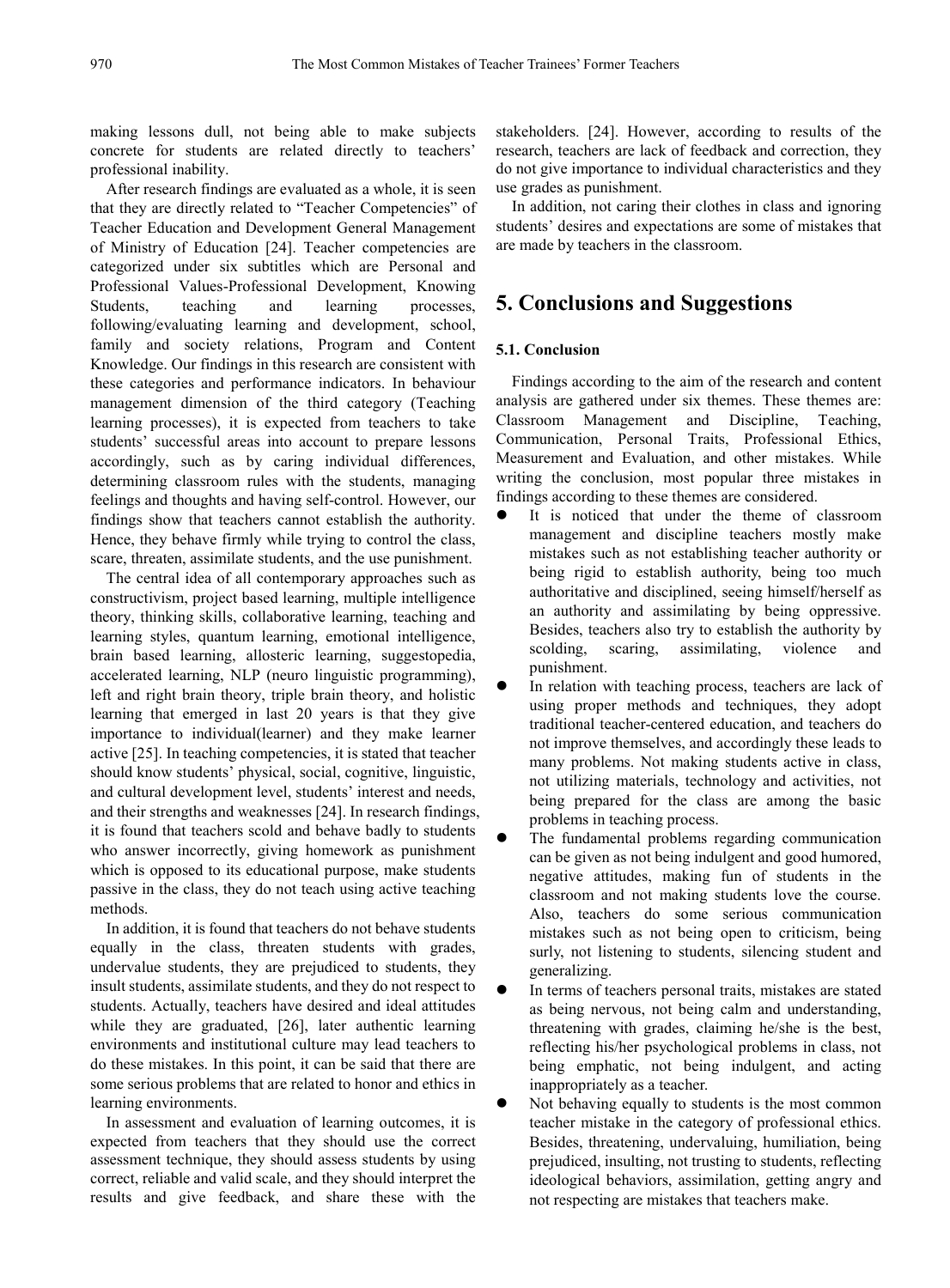In terms of evaluation of students, some unfavorable behaviors such as inadequate feedback and correction, not considering students as an individual, using grades as punishment are stated.

#### **5.2. Suggestions**

- After Teacher mistakes that are found and Teacher Competencies of Ministry of Education are considered, first suggestion is that teachers need constant following during the time of selection of the profession and doing the profession. Unfortunately, it is seen that national exams for teacher selection (LYS) and nomination of teachers (KPSS) are not adequate. For that reason, teacher competencies that are not evaluated during these processes but which are demanded from teachers should be evaluated, and they should be decisive while nominating teachers. Affective domain should also be considered while selecting teachers.
- After nomination of teachers, teachers should be followed constantly in different ways. With this purpose, there should be a system in which students, colleagues, parents, inspectors and managers can evaluate teachers, and the evaluations should be shared with the teachers. This evaluation is done in some universities in Turkey.
- The quality of teacher education should be enhanced through curriculum evaluation. In education faculties, professional ethics courses should be taught and communication skills should be emphasized.

## **REFERENCES**

- [1] Gelen, İ. Eğitimde Okul ve Sınıf (244-276), *Eğitim Bilimine Giriş* (Edt. Mehmet Taşpınar), Ankara, Elhan Kitap (ISBN:978-605-63263-4-9), 2012.
- [2] Dilekmen, M. Etkili Eğitim İçin Etkili Öğretmenlik, *Atatürk Üniversitesi Sosyal Bilimler Enstitüsü Dergisi*, 12 (2): 213-221, 2008.
- [3] Bursalıoğlu, Z. Eğitim Örgütüne Sistem Yaklaşımı, *Ankara Üniversitesi Eğitim Bilimleri Fakültesi Dergisi*, 4(1): 65-73, 1971.
- [4] Aydın, S. & Boz, Y. Fen öğretmen eğitiminde pedagojik alan bilgisi araştırmalarının derlenmesi: Türkiye örneği. *Kuram ve Uygulamada Eğitim Bilimleri*, 12, 479-505. 2012.
- [5] Emmer, E.T, & Hickman, J. Teacher efficacy in classroom management and discipline. *Educational and Psychological Measuremen,* 51, 755-765, 1991.
- [6] Stephens, P. & Crawley, T. Becoming on Effective Teacher, *Cheltenham Stanley Thornes Publishers Ltd*.: 9, 1994.
- [7] Yeşilyurt, E. & Çankaya, İ. Sınıf Yönetimi Açısından Öğretmen Niteliklerinin Belirlenmesi, *Elektronik Sosyal Bilimler Dergisi*, 7 (23): 274-295, 2008.
- [8] Bayraktar, Ş. & Çınar, D. Öğretmen Adaylarının Gözü ile Fen Ve Teknoloji Öğretmenlerinin Etkili Öğretmen Davranışlarını Gerçekleştirme Düzeyleri, *Ahi Evran Üniversitesi Eğitim Fakültesi Dergisi*, 11(3), 131-152, 2010.
- [9] Özer, B. Avoidance Strategies Used by Educators İn Difficult Classroom Situations. *International Journal of Academic Research Part B*; 5(2), 34-43. DOI: 10.7813/2075-4124.201 3/5-2/B.5, (2013).
- [10] Atıcı, M. Öğretmen Yetkinliği, *Kuram ve Uygulamada Eğitim Yönetimi*, Online available from http://www.pegem.n et/ dos yalar /dokuman/1146-201107141 4435 4-atici.pdf.
- [11] Baştürk, S. Mutlak Değer Kavramı Örneğinde Öğretmen Adaylarının Öğrenci Hatalarına Yaklaşımları, *Necatibey Faculty of Education Electronic Journal of Science and Mathematics Education,* 3(1), 174-194, 2009.
- [12] Şahin, İ., & Altunay, U. İköğretim Okulu Öğretmenlerinin Sınıf Yönetimi Davranışları. *İlköğretim Online*, 10 (3), 905–918, 2011.
- [13] Can, N. Öğretmen Liderliği Becerileri ve Bu Becerilerin Gerçekleştirilme Düzeyi. *Sosyal Bilimler Enstitüsü Dergisi*, 1, 263–288, 2007.
- [14] Örücü D., Primary School Teachers? Metaphorical Perspectives towards Classroom and Classroom Management: A Comparative Case Study. *İlköğretim Online*, 11(2), 2012
- [15] Akar, H., Tantekin Erden, F., Tor, D., & Şahin, İ. T. Öğretmenlerin Sınıf Yönetimi Yaklaşımları veDeneyimlerin in İncelenmesi. *İlköğretim Online*, *9*(2), 792–806, 2010.
- [16] Çubukçu, Z. & Girmen, P. Öğretmenlerin Sınıf Yönetimi Becerilerine İlişkin Görüşleri, *(BİLİG) Türk Dünyası Sosyal Bilimler Dergisi*, 44: 123-142, 2008.
- [17] Başar, H. *Sınıf Yönetimi*. M.E.B. Yayınları. İstanbul, 1999.
- [18] Erdoğan, İ. *Sınıf Yönetimi*. İstanbul: Sistem Yayıncılık, 2004.
- [19] Baloğlu, N. *Etkili Sınıf Yönetimi* Ankara: Baran Ofset, 2001.
- [20] Köse Özay, E. Sınıf Yönetimine Yönelik Öğretmen Adaylarının Görüşleri, *Ç.Ü. Eğitim Fakültesi Dergisi:* 39, 20-27, 2010.
- [21] Güleç, S. & Alkış, S. Öğretmenlerin Sınıf Ortamında Kullandıkları Davranış Değiştirme Stratejileri, *Uludağ Üniversitesi Eğitim Fakültesi Dergisi,17(2), 247 - 266,* 2004.
- [22] Sadık, F. İstenmeyen Davranışlarla Baş Etme Stratejilerinin Öğretmen ve Öğrenci Görüşlerine Göre Değerlendirilmesi. *İlköğretim Online*, 7(2), 232-251, 2008.
- [23] MEB, *Öğretmenlik Mesleği Genel Yeterlikleri*. Devlet Kitapları Müdürlüğü, Ankara, 2008.
- [24] MEB, Online available from http://otmg.meb.gov.tr/belgeler/ ogretm en yeterlikleri\_kitabi/%C3%96%C4%9 Fretmen\_Yet erlikleri Kitab%C4%B1\_genel\_yeterlikler\_par%C3%A7a\_2 .pdf,
- [25] Gelen, I. Evaluating secondary school students' levels of five mind areas in terms of some variables. *Educational Research and Reviews*, 10 (2), 119-129, 2015.